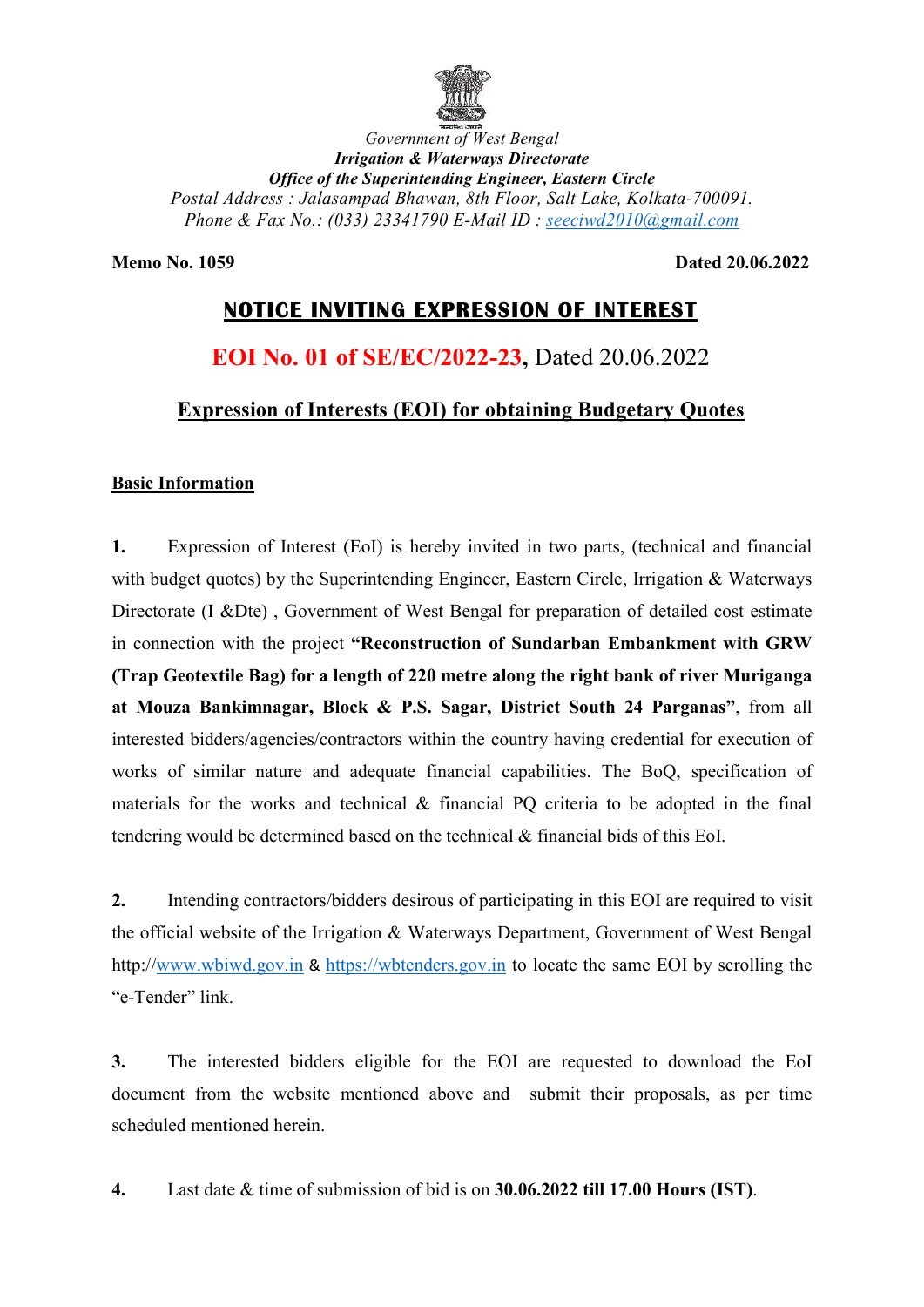5. The applicant bidders/contractors are advised to carefully read the minimum desired Pre-qualification (PQ) works credential & financial eligibility criteria and should submit bids only if they fulfill the minimum PQ eligibility criteria. No processing fee or bid security (EMD) is required for submission of the bid.

#### Project background & scope of work

6. Sundarban Embankment for a length of 220 metre at Mouza Bankimnagar, Block & P.S. Sagar is very much vulnerable. The site is facing river Muriganga and subjected to severe wave dash. This location is within tidal effect twice a day round the year.

 To sustain such natural effect it has been decided for reconstruction of Sundarban Embankment using GRW (Trap Geotextile Bag) for a length of 220 metre covered with 650 GSM Geomattress in river side slope. Provision of Geogrid is also kept being volume of filling significantly higher. 150 mm thick flexicell is also proposed at crest of the embankment. 2.00 metre X 1.5 metre megabag is also provided in apron over 430 GSM Woven Geotextile. Megabags are also used in crest of embankment to attain desired level. The cross section of proposed work is shown in Annexure – I.

#### Elements of Technical Proposal

.

- 7. The technical proposal should contain the following.
	- I. Latest Professional Tax Payment Certificate (PTPC) or, PT deposit challan for current financial year or Government Order for exemption in other States where ever applicable.
- II. Valid PAN Card in the name of bidder/organisation.
- III. Income Tax Return of current Assessment year or, IT Return of immediately preceding Assessment year whichever latest available.
- IV. Valid GSTIN under GST Act & Rules.
- V. Company details.
- VI. Valid Trade License/ acknowledgement or Receipt of application for Trade License/ Revalidation.
- VII. A statement of turnover of last three financial years (2017-18, 2018-19 & 2019-20) duly authenticated by the Bidder /Authorized Signatory.
- VIII. Pre-Qualification (PQ) Work credential of one 100% completed work of similar nature using Geogrid, Flexicell, Geomattress 650 GSM as per specification detailed in Annexure - II.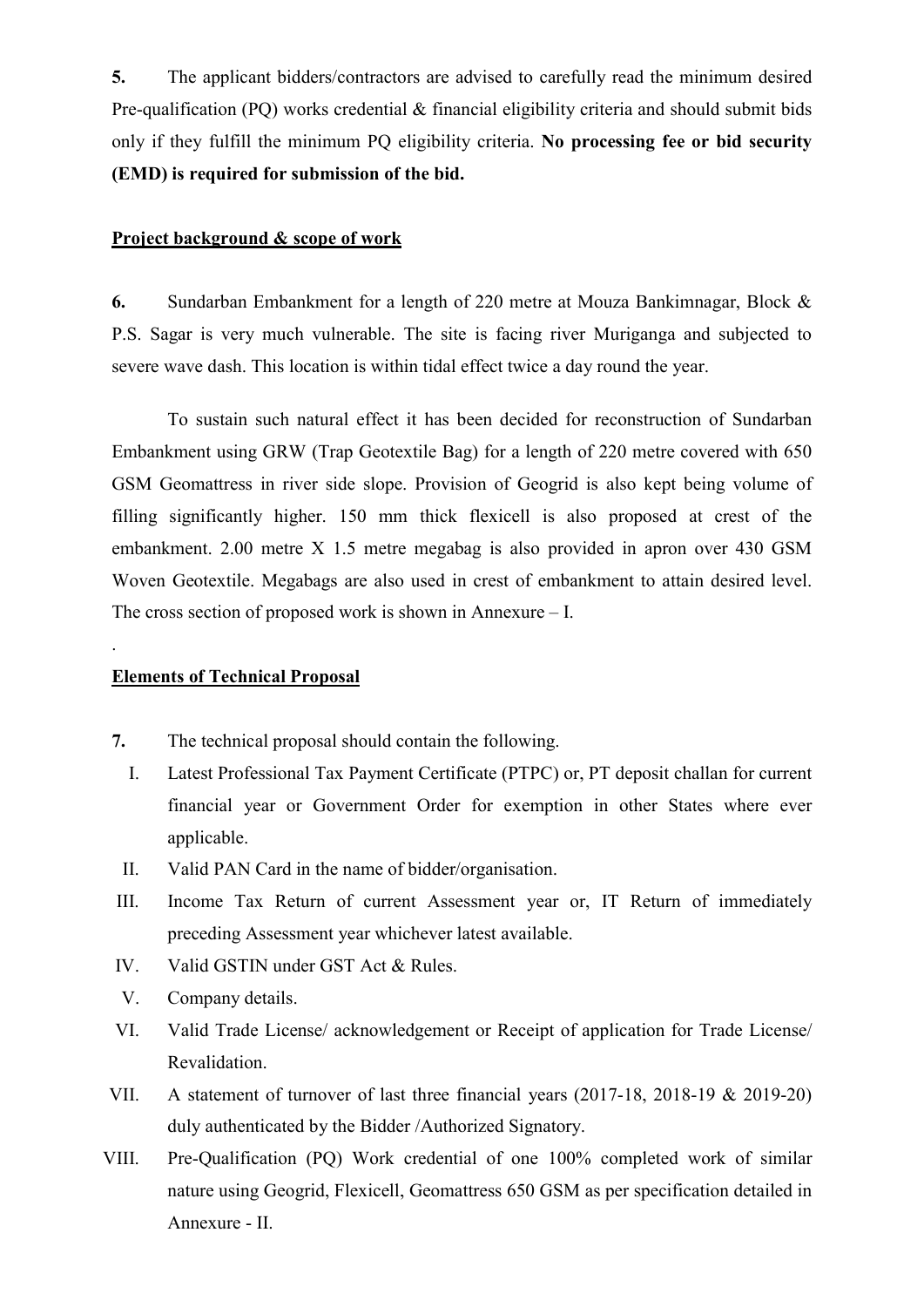- IX. Construction methodology including specific details of the following:
	- Embankment is to be Constructed with proper laying GRW (Trap Geotextile Bag) after preparation of foundation soil. The r/s slope is to be covered (40 X 40) by 650 GSM Geomattress.
	- $\triangleright$  Geogrids are to be provided  $\omega$  600 mm c/c to make reinforced earth.
	- $\triangleright$  Appron width 2.00 metre X 1.50 metre Megabag are to be provided below L.T.L. over 430 GSM Woven Geotextile at bottom.
	- $\geq$  150 mm thick Flexicell filled up with soil would be provided at crest of embankment.

#### Elements of Financial Proposal

8. The financial proposal should contain the budgetary quotes against the relevant items of works as shown in the price schedule including all taxes & duties, i.e. GST at prevailing rate (now 12%) & Building & other Construction Workers Welfare Cess  $\omega$  1%.

### Pre-Qualification/Credential for submitting the EoI:

9. The intending agencies / suppliers should possess the following for participating in the EoI.

i) Work credential of one 100% completed work of similar nature, value not less Rs 65 Lakhs.

ii) Average annual turnover of last 3 years not less than Rs 65 Lakhs.

#### Schedule of dates for EoI:

| Sl. No.          | Activity                       | Date & Time                  | Remarks                                                                                        |
|------------------|--------------------------------|------------------------------|------------------------------------------------------------------------------------------------|
| 1.               | Publishing Date.               | 23.06.2022 at 17.30 hours.   | Intending contractors /<br>bidders may contact the<br>office of the Executive                  |
| $\overline{2}$ . | submission<br>EoI<br>end date. | 30.06.2022 upto 17.00 hours. | Engineer, Kakdwip<br>Irrigation Division in<br>between 11.30 hours to<br>16.30 hours on<br>any |
| 3.               | EoI opening date.              | 02.07.2022 after12.00 hours. | working day, prior to the<br>date of actual submission<br>of e-bid in the e-tender.            |

#### 10. Following are the key dates: